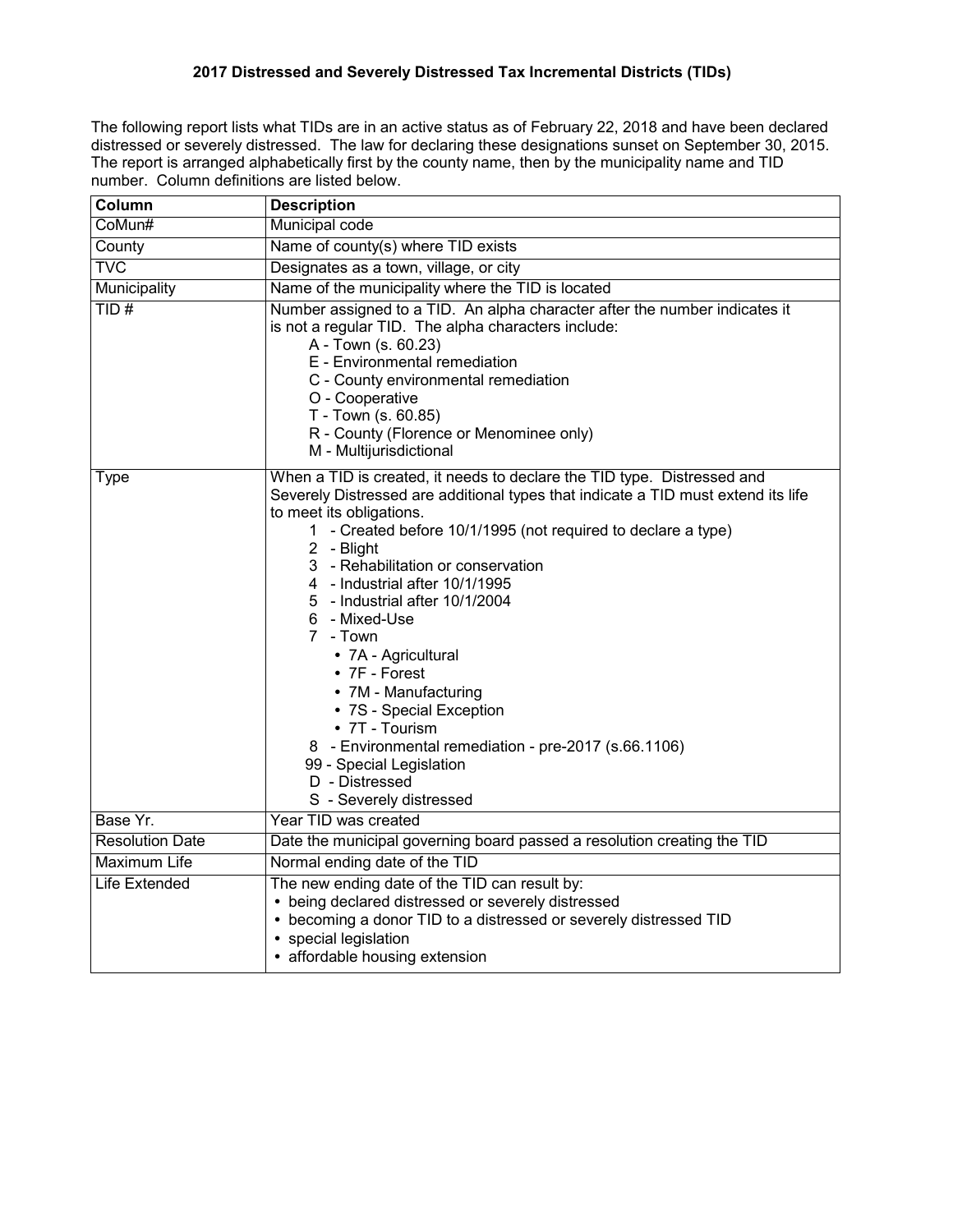## **Distressed and Severely Distressed Tax Incremental Districts February 2018** TID106WI DATE: 02/22/2018

PAGE: 1

| CoMun # | County            | <b>TVC</b>        | <b>Municipality</b>    | TID# | <b>Type</b> | Base Yr. | <b>Resolution Date</b> | <b>Maximum Life</b> | <b>Life Extended</b> |
|---------|-------------------|-------------------|------------------------|------|-------------|----------|------------------------|---------------------|----------------------|
| 01291   | <b>ADAMS</b>      | <b>CITY OF</b>    | <b>WISCONSIN DELLS</b> | 003  | 3S          | 2005     | 05/17/2005             | 05/17/2032          | 05/17/2045           |
| 02201   | <b>ASHLAND</b>    | <b>CITY OF</b>    | <b>ASHLAND</b>         | 009  | 6D          | 2006     | 08/08/2006             | 08/08/2026          | 08/08/2036           |
| 03206   | <b>BARRON</b>     | <b>CITY OF</b>    | <b>BARRON</b>          | 003  | 6S          | 2005     | 05/11/2005             | 05/11/2025          | 05/11/2045           |
| 03116   | <b>BARRON</b>     | <b>VILLAGE OF</b> | <b>DALLAS</b>          | 002  | 2D          | 2001     | 06/11/2001             | 06/11/2028          | 06/11/2038           |
| 06251   | <b>BUFFALO</b>    | <b>CITY OF</b>    | <b>MONDOVI</b>         | 002  | 6D          | 2005     | 09/28/2005             | 09/28/2025          | 09/28/2035           |
| 07181   | <b>BURNETT</b>    | <b>VILLAGE OF</b> | <b>SIREN</b>           | 001  | 1D          | 1994     | 09/08/1994             | 09/08/2021          | 09/08/2031           |
| 09206   | <b>CHIPPEWA</b>   | <b>CITY OF</b>    | <b>BLOOMER</b>         | 004  | 6D          | 2005     | 08/10/2005             | 08/10/2025          | 08/10/2035           |
| 09211   | <b>CHIPPEWA</b>   | <b>CITY OF</b>    | <b>CHIPPEWA FALLS</b>  | 005  | 4D          | 1998     | 11/18/1997             | 11/18/2020          | 11/18/2030           |
| 09281   | <b>CHIPPEWA</b>   | <b>CITY OF</b>    | <b>STANLEY</b>         | 003  | 4D          | 2001     | 09/27/2001             | 09/27/2024          | 09/27/2034           |
| 10261   | <b>CLARK</b>      | CITY OF           | NEILLSVILLE            | 002  | 4D          | 1999     | 08/30/1999             | 08/30/2022          | 08/30/2032           |
| 10265   | <b>CLARK</b>      | <b>CITY OF</b>    | <b>OWEN</b>            | 003  | 3D          | 1996     | 09/24/1996             | 09/24/2023          | 09/27/2033           |
| 10265   | <b>CLARK</b>      | <b>CITY OF</b>    | <b>OWEN</b>            | 004  | 4D          | 2004     | 09/28/2004             | 09/28/2027          | 09/28/2037           |
| 11176   | <b>COLUMBIA</b>   | <b>VILLAGE OF</b> | <b>RANDOLPH</b>        | 002  | 1D          | 1995     | 09/25/1995             | 09/25/2022          | 09/25/2032           |
| 11177   | <b>COLUMBIA</b>   | <b>VILLAGE OF</b> | <b>RIO</b>             | 001  | 1D          | 1988     | 09/20/1988             | 09/20/2015          | 09/20/2025           |
| 11291   | <b>COLUMBIA</b>   | <b>CITY OF</b>    | <b>WISCONSIN DELLS</b> | 003  | 6S          | 2006     | 07/31/2006             | 07/31/2026          | 05/17/2045           |
| 14146   | <b>DODGE</b>      | <b>VILLAGE OF</b> | <b>LOMIRA</b>          | 004  | 5D          | 2006     | 12/07/2005             | 12/07/2025          | 12/07/2035           |
| 14176   | <b>DODGE</b>      | <b>VILLAGE OF</b> | <b>RANDOLPH</b>        | 002  | 1D          | 1995     | 09/25/1995             | 09/25/2022          | 09/25/2032           |
| 14292   | <b>DODGE</b>      | <b>CITY OF</b>    | <b>WAUPUN</b>          | 001  | 1D          | 1987     | 09/30/1987             | 09/30/2014          | 09/30/2024           |
| 15281   | <b>DOOR</b>       | <b>CITY OF</b>    | <b>STURGEON BAY</b>    | 002  | 1D          | 1994     | 09/06/1994             | 09/06/2021          | 09/06/2031           |
| 16281   | <b>DOUGLAS</b>    | <b>CITY OF</b>    | <b>SUPERIOR</b>        | 011  | 6D          | 2008     | 05/06/2008             | 05/06/2028          | 05/06/2038           |
| 17251   | <b>DUNN</b>       | <b>CITY OF</b>    | <b>MENOMONIE</b>       | 013  | 4D          | 2004     | 12/10/2003             | 12/10/2026          | 12/10/2036           |
| 20126   | FOND DU LAC       | <b>VILLAGE OF</b> | <b>FAIRWATER</b>       | 001  | 4D          | 1997     | 04/08/1997             | 04/08/2020          | 04/08/2030           |
| 22246   | <b>GRANT</b>      | <b>CITY OF</b>    | LANCASTER              | 003  | 6D          | 2006     | 02/20/2006             | 02/20/2026          | 02/20/2036           |
| 22147   | <b>GRANT</b>      | <b>VILLAGE OF</b> | <b>LIVINGSTON</b>      | 002  | 2D          | 1996     | 09/11/1996             | 09/11/2023          | 09/11/2033           |
| 24231   | <b>GREEN LAKE</b> | <b>CITY OF</b>    | <b>GREEN LAKE</b>      | 003  | 6D          | 2005     | 09/12/2005             | 09/12/2025          | 09/12/2035           |
| 24271   | <b>GREEN LAKE</b> | <b>CITY OF</b>    | <b>PRINCETON</b>       | 002  | 4D          | 2001     | 09/25/2001             | 09/25/2024          | 09/25/2034           |
| 28226   | <b>JEFFERSON</b>  | <b>CITY OF</b>    | <b>FORT ATKINSON</b>   | 006  | 4D          | 2000     | 01/18/2000             | 01/18/2023          | 01/18/2033           |
| 28141   | <b>JEFFERSON</b>  | <b>VILLAGE OF</b> | <b>JOHNSON CREEK</b>   | 003  | 1D          | 1995     | 09/25/1995             | 09/25/2022          | 09/25/2032           |
| 28291   | <b>JEFFERSON</b>  | <b>CITY OF</b>    | <b>WATERTOWN</b>       | 004  | 5D          | 2005     | 08/16/2005             | 08/16/2025          | 08/16/2035           |
| 28292   | <b>JEFFERSON</b>  | <b>CITY OF</b>    | <b>WHITEWATER</b>      | 004  | 1D          | 1990     | 10/10/1990             | 10/10/2017          | 10/10/2027           |
| 29221   | <b>JUNEAU</b>     | CITY OF           | <b>ELROY</b>           | 003  | 2D          | 1999     | 09/14/1999             | 09/14/2026          | 09/14/2036           |
| 29161   | <b>JUNEAU</b>     | <b>VILLAGE OF</b> | <b>NECEDAH</b>         | 002  | 1S          | 1995     | 08/31/1995             | 08/31/2022          | 08/31/2035           |
| 29261   | <b>JUNEAU</b>     | <b>CITY OF</b>    | <b>NEW LISBON</b>      | 009  | 1D          | 1991     | 07/02/1991             | 07/02/2018          | 07/02/2028           |
| 29261   | <b>JUNEAU</b>     | <b>CITY OF</b>    | <b>NEW LISBON</b>      | 010  | 1D          | 1991     | 07/02/1991             | 07/02/2018          | 07/02/2028           |
| 31201   | <b>KEWAUNEE</b>   | <b>CITY OF</b>    | <b>ALGOMA</b>          | 001  | 6D          | 2005     | 03/07/2005             | 03/07/2025          | 03/07/2035           |
| 33281   | <b>LAFAYETTE</b>  | <b>CITY OF</b>    | <b>SHULLSBURG</b>      | 003  | 2D          | 1997     | 05/06/1997             | 05/06/2024          | 05/06/2034           |
| 34201   | LANGLADE          | <b>CITY OF</b>    | <b>ANTIGO</b>          | 003  | 4S          | 1999     | 09/22/1999             | 09/22/2022          | 09/22/2039           |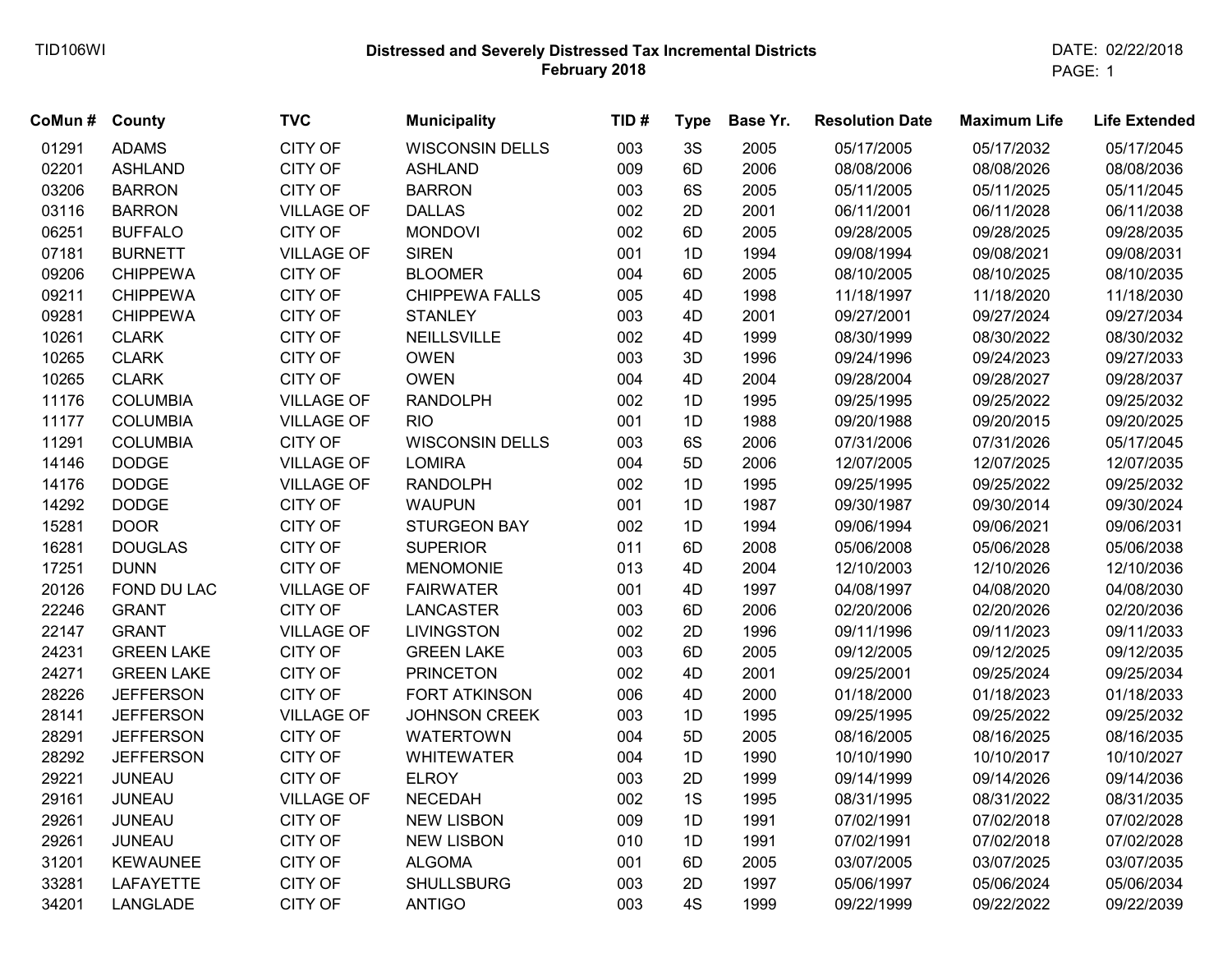## **Distressed and Severely Distressed Tax Incremental Districts February 2018** TID106WI DATE: 02/22/2018

| CoMun# | County           | <b>TVC</b>        | <b>Municipality</b>    | TID# | <b>Type</b> | Base Yr. | <b>Resolution Date</b> | <b>Maximum Life</b> | <b>Life Extended</b> |
|--------|------------------|-------------------|------------------------|------|-------------|----------|------------------------|---------------------|----------------------|
| 35286  | <b>LINCOLN</b>   | <b>CITY OF</b>    | <b>TOMAHAWK</b>        | 002  | 4S          | 1997     | 06/17/1997             | 06/17/2020          | 06/17/2037           |
| 36251  | <b>MANITOWOC</b> | <b>CITY OF</b>    | <b>MANITOWOC</b>       | 011  | 3D          | 1997     | 06/16/1997             | 06/16/2024          | 06/16/2034           |
| 36251  | <b>MANITOWOC</b> | <b>CITY OF</b>    | <b>MANITOWOC</b>       | 012  | 4D          | 1999     | 08/16/1999             | 08/16/2022          | 08/16/2032           |
| 37102  | <b>MARATHON</b>  | <b>VILLAGE OF</b> | <b>ATHENS</b>          | 001  | 1D          | 1995     | 09/25/1995             | 09/25/2022          | 09/25/2032           |
| 37106  | <b>MARATHON</b>  | <b>VILLAGE OF</b> | <b>BROKAW</b>          | 001  | 4D          | 1997     | 09/29/1997             | 09/29/2020          | 09/29/2030           |
| 37121  | <b>MARATHON</b>  | <b>VILLAGE OF</b> | <b>EDGAR</b>           | 003  | 6D          | 2005     | 10/11/2004             | 10/11/2024          | 10/11/2034           |
| 37145  | <b>MARATHON</b>  | <b>VILLAGE OF</b> | <b>KRONENWETTER</b>    | 001  | <b>5S</b>   | 2005     | 11/03/2004             | 11/03/2024          | 11/03/2044           |
| 37145  | <b>MARATHON</b>  | <b>VILLAGE OF</b> | <b>KRONENWETTER</b>    | 004  | 5D          | 2005     | 11/03/2004             | 11/03/2024          | 11/03/2034           |
| 37281  | <b>MARATHON</b>  | <b>CITY OF</b>    | <b>SCHOFIELD</b>       | 003  | 3D          | 1997     | 09/22/1997             | 09/22/2024          | 09/22/2034           |
| 38261  | <b>MARINETTE</b> | <b>CITY OF</b>    | <b>NIAGARA</b>         | 002  | 4D          | 1998     | 03/05/1998             | 03/05/2021          | 03/05/2031           |
| 39121  | <b>MARQUETTE</b> | <b>VILLAGE OF</b> | <b>ENDEAVOR</b>        | 001  | 1D          | 1993     | 07/06/1993             | 07/06/2020          | 07/06/2030           |
| 41185  | <b>MONROE</b>    | <b>VILLAGE OF</b> | <b>WARRENS</b>         | 001  | 2S          | 1998     | 05/21/1998             | 05/21/2025          | 05/21/2038           |
| 44201  | <b>OUTAGAMIE</b> | <b>CITY OF</b>    | <b>APPLETON</b>        | 003  | 1D          | 1993     | 11/04/1992             | 11/04/2019          | 11/04/2029           |
| 44136  | <b>OUTAGAMIE</b> | <b>VILLAGE OF</b> | <b>HORTONVILLE</b>     | 002  | 5D          | 2000     | 09/07/2000             | 09/07/2023          | 09/07/2033           |
| 45186  | <b>OZAUKEE</b>   | <b>VILLAGE OF</b> | <b>THIENSVILLE</b>     | 001  | 1D          | 1985     | 09/16/1985             | 09/16/2012          | 09/16/2022           |
| 47121  | <b>PIERCE</b>    | <b>VILLAGE OF</b> | <b>ELLSWORTH</b>       | 007  | 6D          | 2006     | 03/06/2006             | 03/06/2026          | 03/06/2036           |
| 48106  | <b>POLK</b>      | <b>VILLAGE OF</b> | <b>BALSAM LAKE</b>     | 003  | 4D          | 2004     | 08/02/2004             | 08/02/2027          | 08/02/2037           |
| 48106  | <b>POLK</b>      | <b>VILLAGE OF</b> | <b>BALSAM LAKE</b>     | 005  | 3S          | 2006     | 03/06/2006             | 03/06/2033          | 03/06/2046           |
| 48111  | <b>POLK</b>      | <b>VILLAGE OF</b> | <b>CENTURIA</b>        | 001  | 3S          | 1999     | 09/07/1999             | 09/07/2026          | 09/07/2039           |
| 48112  | <b>POLK</b>      | <b>VILLAGE OF</b> | <b>CLAYTON</b>         | 002  | 4D          | 1999     | 08/24/1999             | 08/24/2022          | 08/24/2032           |
| 48165  | <b>POLK</b>      | <b>VILLAGE OF</b> | <b>OSCEOLA</b>         | 002  | 1D          | 1992     | 08/06/1992             | 08/06/2019          | 08/06/2029           |
| 49173  | PORTAGE          | <b>VILLAGE OF</b> | <b>PLOVER</b>          | 005  | 6S          | 2005     | 09/21/2005             | 09/21/2025          | 09/21/2045           |
| 49191  | <b>PORTAGE</b>   | <b>VILLAGE OF</b> | <b>WHITING</b>         | 001  | 1D          | 1994     | 09/30/1994             | 09/30/2021          | 09/30/2031           |
| 51276  | <b>RACINE</b>    | <b>CITY OF</b>    | <b>RACINE</b>          | 010  | 4D          | 2003     | 04/14/2003             | 04/14/2026          | 04/14/2036           |
| 53221  | <b>ROCK</b>      | <b>CITY OF</b>    | <b>EDGERTON</b>        | 007  | 4D          | 2000     | 09/29/2000             | 09/29/2023          | 09/29/2033           |
| 53126  | <b>ROCK</b>      | <b>VILLAGE OF</b> | <b>FOOTVILLE</b>       | 001  | 4D          | 2000     | 09/28/2000             | 09/28/2023          | 09/28/2033           |
| 54246  | <b>RUSK</b>      | <b>CITY OF</b>    | <b>LADYSMITH</b>       | 005  | 4S          | 1997     | 03/25/1997             | 03/25/2020          | 03/25/2037           |
| 56171  | <b>SAUK</b>      | <b>VILLAGE OF</b> | <b>PLAIN</b>           | 002  | 6D          | 2006     | 07/12/2006             | 07/12/2026          | 07/12/2036           |
| 56276  | <b>SAUK</b>      | <b>CITY OF</b>    | <b>REEDSBURG</b>       | 003  | 4D          | 1998     | 03/09/1998             | 03/09/2021          | 03/09/2031           |
| 56276  | <b>SAUK</b>      | <b>CITY OF</b>    | <b>REEDSBURG</b>       | 006  | 2D          | 2000     | 07/10/2000             | 07/10/2027          | 07/10/2037           |
| 56181  | <b>SAUK</b>      | <b>VILLAGE OF</b> | <b>SAUK CITY</b>       | 007  | 4D          | 2005     | 03/29/2005             | 03/29/2025          | 03/29/2035           |
| 56291  | <b>SAUK</b>      | <b>CITY OF</b>    | <b>WISCONSIN DELLS</b> | 003  | 6S          | 2006     | 07/31/2006             | 07/31/2026          | 05/17/2045           |
| 58186  | <b>SHAWANO</b>   | <b>VILLAGE OF</b> | <b>TIGERTON</b>        | 001  | 4D          | 1996     | 09/16/1996             | 09/16/2019          | 09/16/2029           |
| 58191  | <b>SHAWANO</b>   | <b>VILLAGE OF</b> | <b>WITTENBERG</b>      | 001  | 4D          | 2000     | 09/25/2000             | 09/25/2023          | 09/25/2033           |
| 59165  | SHEBOYGAN        | <b>VILLAGE OF</b> | <b>OOSTBURG</b>        | 002  | 2D          | 2001     | 08/13/2001             | 08/13/2028          | 08/13/2038           |
| 55106  | <b>ST CROIX</b>  | <b>VILLAGE OF</b> | <b>BALDWIN</b>         | 007  | 6S          | 2007     | 09/12/2007             | 09/12/2027          | 09/12/2047           |
| 55261  | <b>ST CROIX</b>  | <b>CITY OF</b>    | <b>NEW RICHMOND</b>    | 008  | 6S          | 2005     | 06/13/2005             | 06/13/2025          | 06/13/2045           |